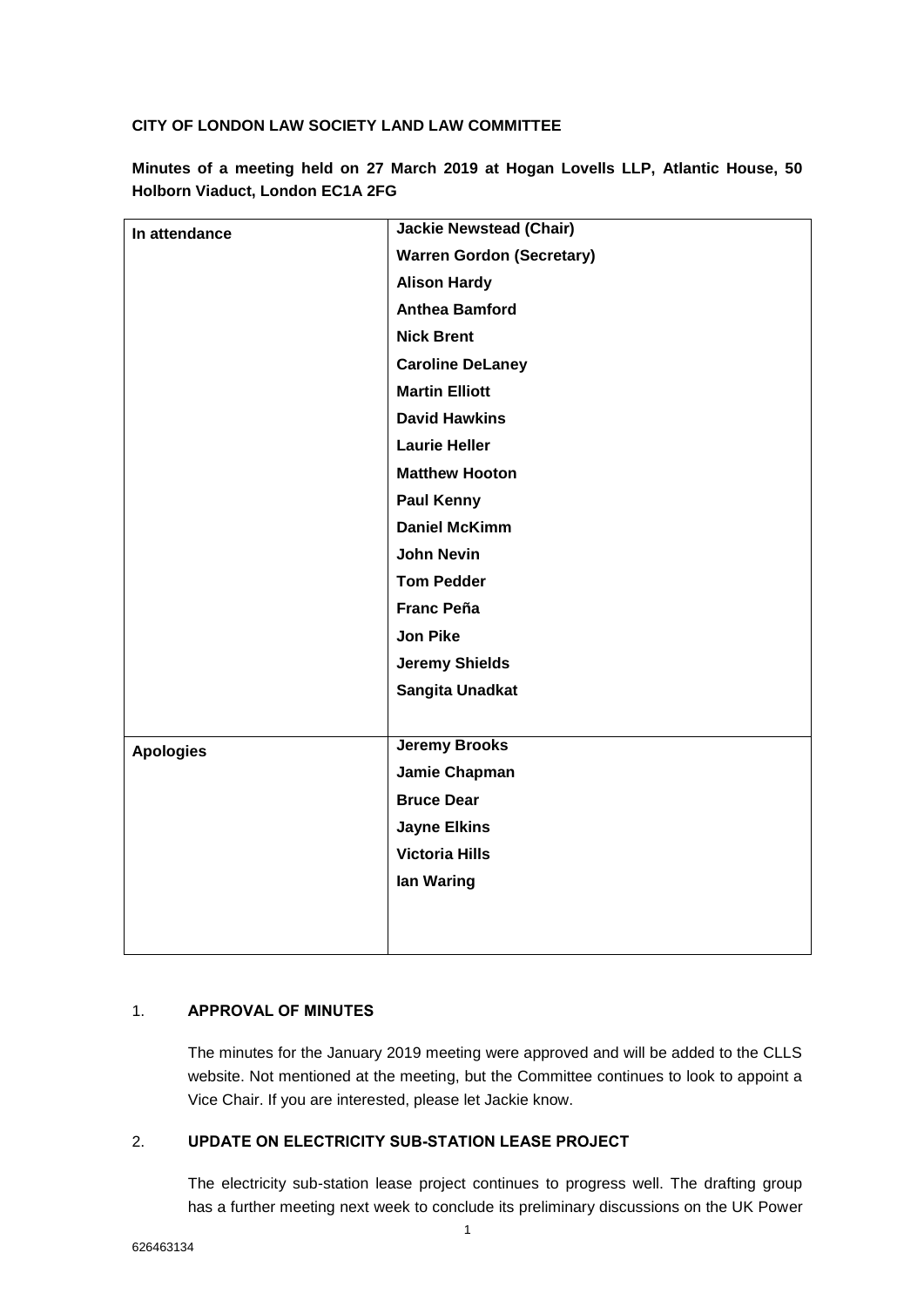Network form of lease, which was the starting point used. Following that meeting, a revised lease will be created which will be circulated to the Committee for comments. It is intended that there will be accompanying transactional documents and guidance. Laurie Heller kindly agreed to assist with the drafting.

# 3. **DREAMVAR PROTOCOL**

There has been considerable further discussion among law firms about the Protocol produced by the London Property Support Lawyers Group (LPSLG) as a response to the Dreamvar decision. In that light, the Committee was asked again to consider whether it could endorse the Protocol but excluding specified member firms which do not support the endorsement. Or perhaps endorsing subject to exceptions such as where the potential liability under the undertaking exceeds the seller's solicitors' PII cover.

One member highlighted that the seller's solicitors would in any event have a liability as a result of breach of trust if the completion money was lost as a result of fraud. There was therefore no need for the Protocol. He added that solicitors should only be giving an undertaking if they can perform it and this cannot be guaranteed with the Protocol undertaking in the case of a sophisticated fraudster. Breach of the undertaking brings with it serious professional conduct implications as well as the potential financial liability, even though the seller's solicitors may have carried out all the required regulatory checks. Other members had sympathy with these views.

There is a separate point as to whether seller's solicitors wish to (or for that matter can) carve out liability for breach of trust. And buyer's solicitors may also consider their terms of engagement in relation to responsibility to their buyer client if the seller is a fraudster.

One member firm only accepts money acting for a seller on the basis of a statement it sends to the buyer's solicitors which among other points limits its liability in the event of fraud. Some firms specifically increase their PII cover on certain transactions if it is perceived there is a risk of total loss and they do not want to limit liability.

Some members were more supportive of the Protocol. The Dreamvar decision has shone the spotlight on responsibility for the buyer's completion money in the event of fraud. The Law Society's new Code for Completion expressly reflects the Court of Appeal's comments in Dreamvar that the seller's solicitors' undertaking to have the seller's authority to receive the completion money refers to the person who will at completion be entitled to convey the title.

The LPSLG considered that buyer's solicitors would normally expect to receive this undertaking. Since the Code for Completion is only rarely used on commercial deals (and includes other provisions that may be inappropriate for such deals), the LPSLG extracted an equivalent of the undertaking to create the Protocol. They considered that the seller's solicitors are best placed to give the undertaking and an undertaking provides greater comfort and certainty than relying on a breach of trust claim.

Some Committee members said that buyer clients would struggle to understand why seller's solicitors could not undertake as to their client's identity. This could be seen as sending a bad message to the property industry.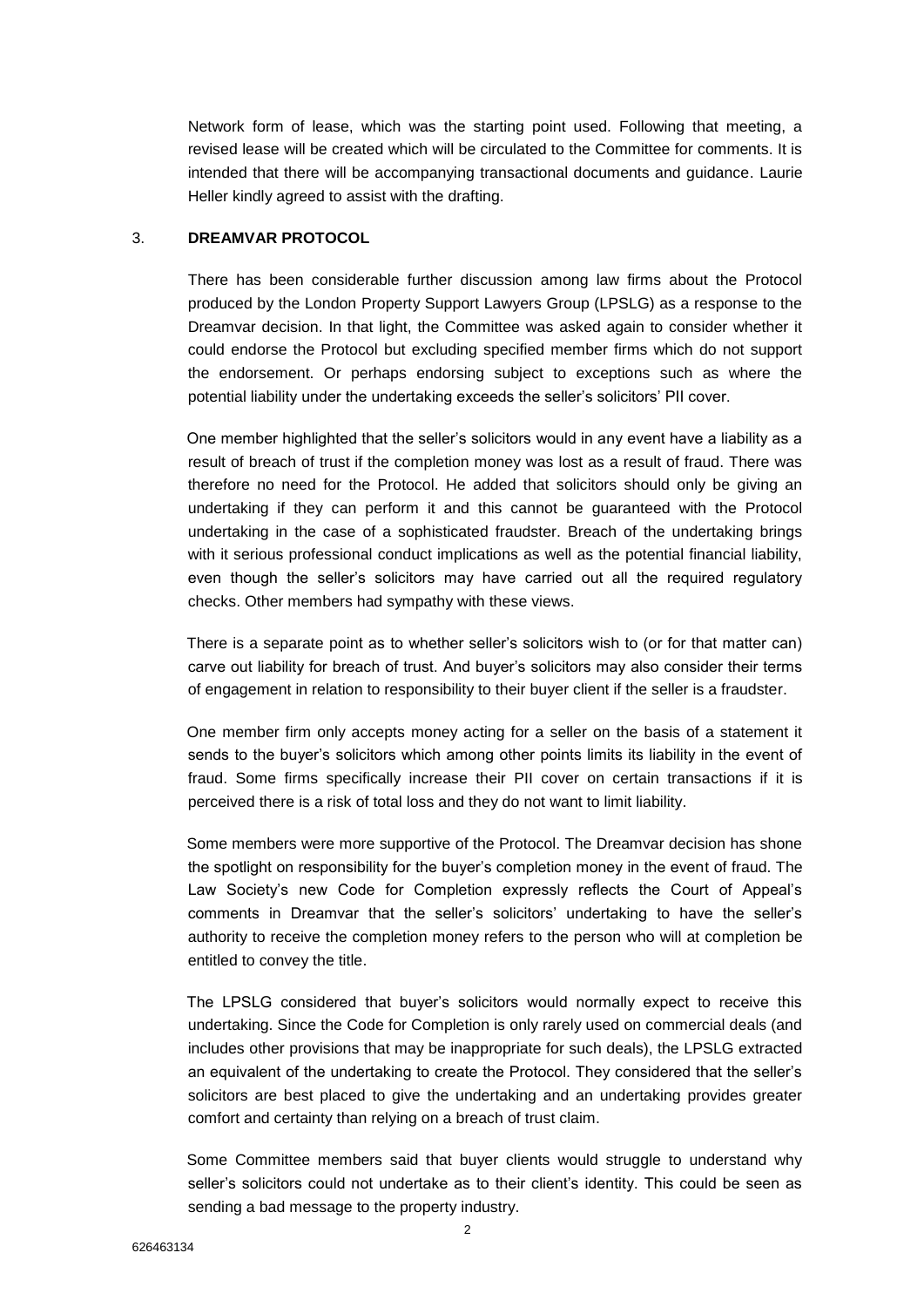Use of the Protocol should be more acceptable where the seller's solicitors act for an institutional or listed company client, who they have acted for on a regular basis. Using the Protocol when acting for a seller for the first time creates greater risk. Firms should also cap their liability if it could exceed their PII cover.

If the Protocol is to be used, this should be agreed at the start of the transaction.

In summary, there were mixed views on the benefits of the Protocol, which meant that the Committee reiterated its previous stance that it cannot endorse the Protocol. However, many firms will wish to use the Protocol with or without exceptions and carve outs.

### 4. **GLA MOBILE WAYLEAVE PROJECT**

The Greater London Authority has an ongoing project to create industry standard templates for a rooftop wayleave agreement and for a greenfield wayleave agreement. There has been a recent consultation on the documents. Among the issues raised was whether the templates should be a lease. Where the apparatus exclusively possesses a fixed area, a lease would seem to be more suitable. There is a lift and shift mechanism which may entail the need for a new lease to be granted. Warren Gordon will send the draft agreements to the Committee when permitted to do so. No "go live date" has yet been set.

### 5. **CITY OF LONDON'S FIXED LINE WAYLEAVE**

Some operators appear not to be using the City of London's fixed line wayleave. The reasons for them not doing so are being investigated by the City. Warren will ask Kevin of the CLLS whether the CLLS can organise a survey of firms who use the wayleave to cover such issues as the reaction of operators.

### 6. **NEW RICS PROFESSIONAL STATEMENT ON COMMERCIAL SERVICE CHARGE**

The new RICS Professional Statement on Commercial Service Charge goes live on Monday 1 April 2019. This has greater regulatory importance for RICS regulated surveyors and firms, especially the new mandatory requirements. There was no consensus among the Committee on what to put in leases (if anything) for the new Statement and firms will adopt their own approach.

### 7. **COMMONHOLD AND RESIDENTIAL**

The Committee has submitted a [response](http://www.citysolicitors.org.uk/attachments/article/114/Response%20of%20CLLS%20Land%20Law%20Committee%20to%20Law%20Commission%20Commonhold%20consultation%20-%2010%2003%2019.pdf) to the Law Commission's consultation on commonhold.

The Housing, Communities and Local Government Committee has called for wide ranging reforms to the residential leasehold system in a report published last week. That committee found that the balance of power in existing leases, legislation and public policy is too heavily weighted against leaseholders. The report is an interesting read.

The Law Commission has launched a consultation on right to manage for residential property. The Committee will not be responding to the consultation.